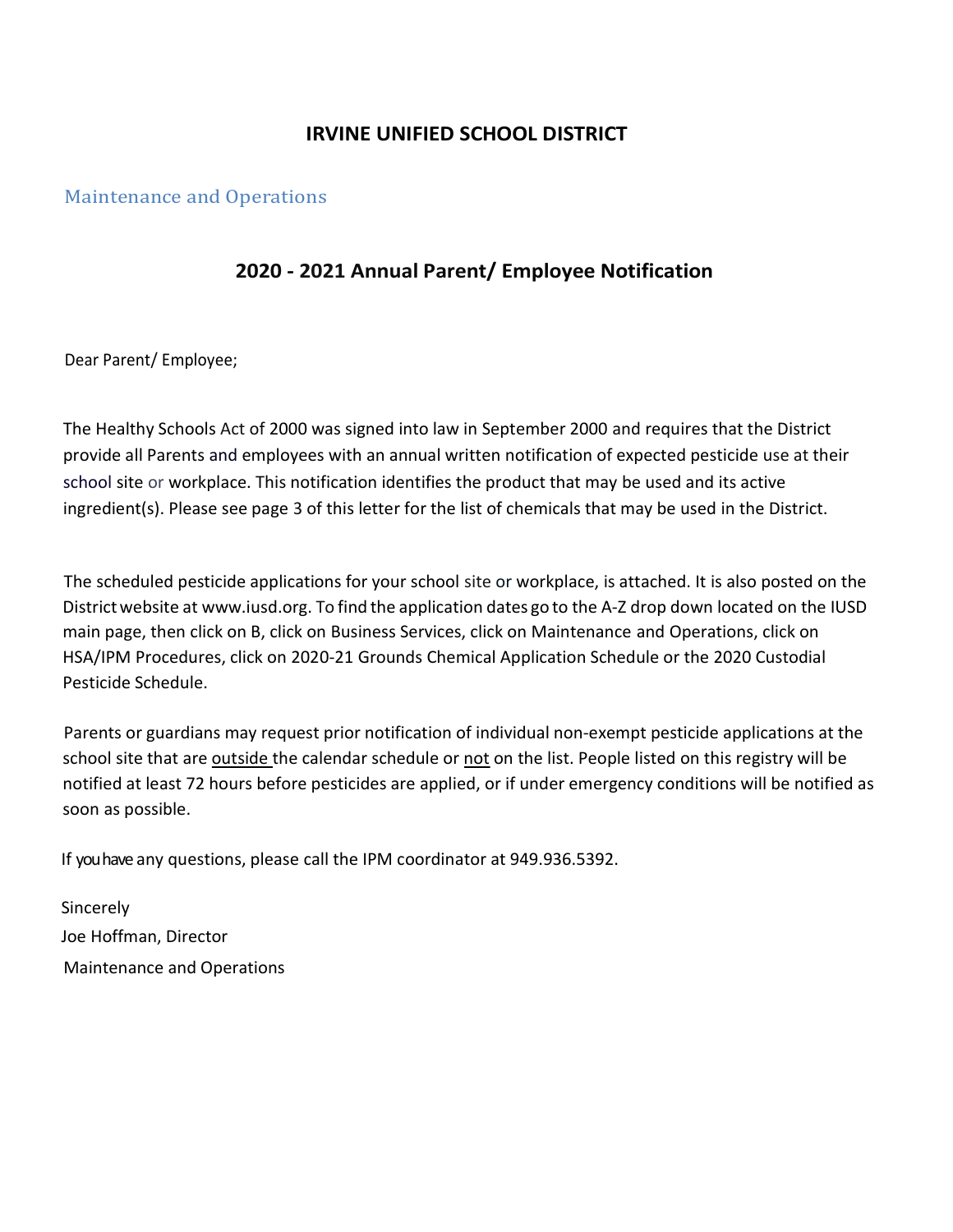## Request for Individual Pesticide Application Notification

I understand that, upon request, the school district will supply information about individual non-exempt pesticide applications that are outside the calendar schedule or not on the 2020-2021 Pesticide/Fungicide/Herbicide List.

I would like to be notified 72 hours before each pesticide application outside the calendar schedule or not on the 2020-2021 List at the school, or if under emergency conditions notified as soon as possible.

Please print neatly:

| Name of Parent/Guardian: | Date |
|--------------------------|------|
| School Site              |      |
| E-mail:                  |      |

Return to Jennifer Razo, IPM coordinator, at jenniferrazo@iusd.org